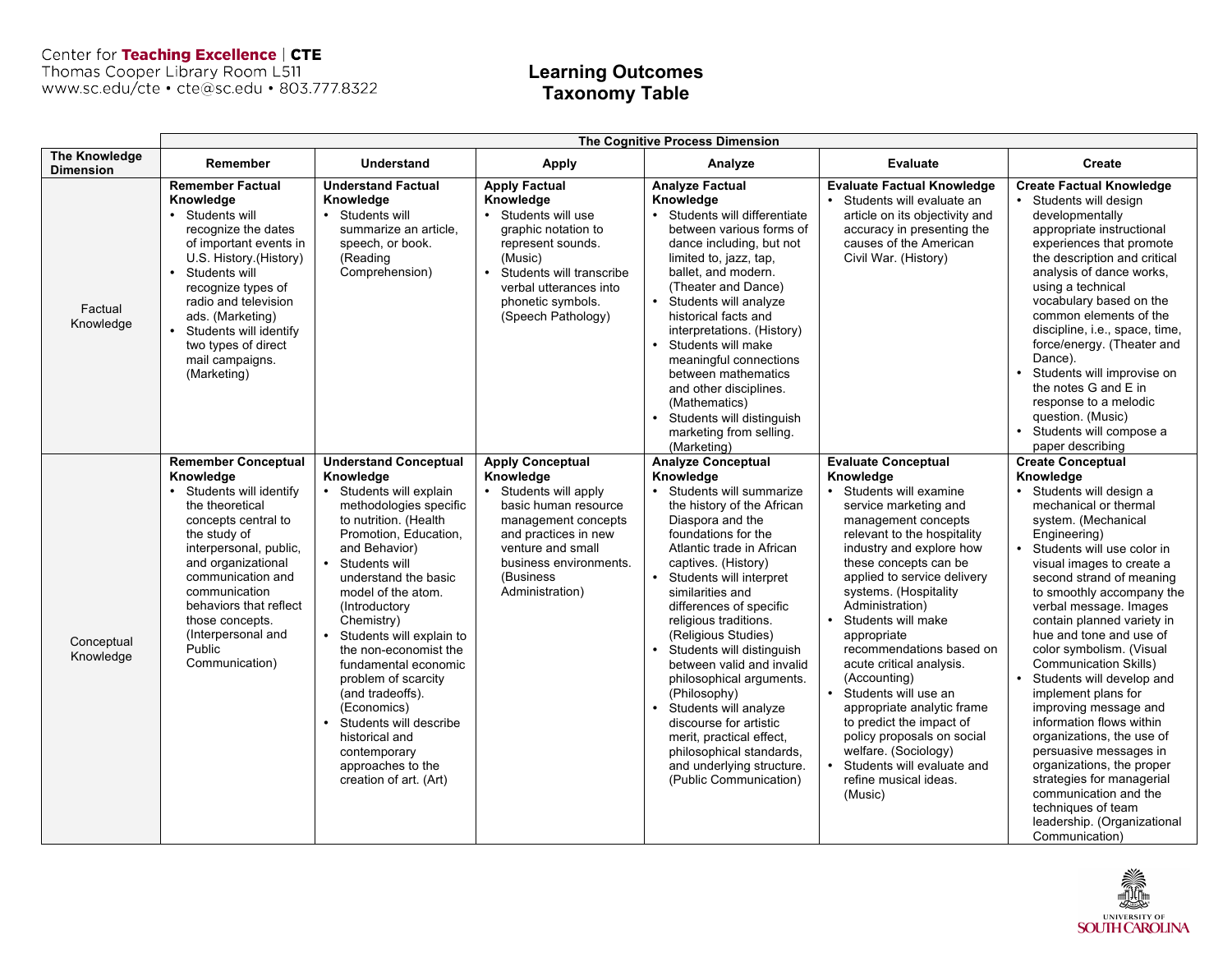Center for Teaching Excellence | CTE<br>Thomas Cooper Library Room L511<br>www.sc.edu/cte • cte@sc.edu • 803.777.8322

### **Learning Outcomes Taxonomy Table**

|                                          | <b>The Cognitive Process Dimension</b>                                                                                                                                      |                                                                                                                                                                                                                                                                                                                                                      |                                                                                                                                                                                                                                                                                                                                                                                                                                                                                                                                                                                                                                                                                                                                                                                                                                                                                                                                                                                                                                                                                                             |                                                                                                                                                                                                                                                                                                                                                                                                                                                                                                                                                                                                                                                                                  |                                                                                                                                                                                                                                                                                                                                                                                                                                                                                         |                                                                                                                                                                                                                                                                                                                                                                                                                                                                                             |
|------------------------------------------|-----------------------------------------------------------------------------------------------------------------------------------------------------------------------------|------------------------------------------------------------------------------------------------------------------------------------------------------------------------------------------------------------------------------------------------------------------------------------------------------------------------------------------------------|-------------------------------------------------------------------------------------------------------------------------------------------------------------------------------------------------------------------------------------------------------------------------------------------------------------------------------------------------------------------------------------------------------------------------------------------------------------------------------------------------------------------------------------------------------------------------------------------------------------------------------------------------------------------------------------------------------------------------------------------------------------------------------------------------------------------------------------------------------------------------------------------------------------------------------------------------------------------------------------------------------------------------------------------------------------------------------------------------------------|----------------------------------------------------------------------------------------------------------------------------------------------------------------------------------------------------------------------------------------------------------------------------------------------------------------------------------------------------------------------------------------------------------------------------------------------------------------------------------------------------------------------------------------------------------------------------------------------------------------------------------------------------------------------------------|-----------------------------------------------------------------------------------------------------------------------------------------------------------------------------------------------------------------------------------------------------------------------------------------------------------------------------------------------------------------------------------------------------------------------------------------------------------------------------------------|---------------------------------------------------------------------------------------------------------------------------------------------------------------------------------------------------------------------------------------------------------------------------------------------------------------------------------------------------------------------------------------------------------------------------------------------------------------------------------------------|
| <b>The Knowledge</b><br><b>Dimension</b> | Remember                                                                                                                                                                    | <b>Understand</b>                                                                                                                                                                                                                                                                                                                                    | <b>Apply</b>                                                                                                                                                                                                                                                                                                                                                                                                                                                                                                                                                                                                                                                                                                                                                                                                                                                                                                                                                                                                                                                                                                | Analyze                                                                                                                                                                                                                                                                                                                                                                                                                                                                                                                                                                                                                                                                          | <b>Evaluate</b>                                                                                                                                                                                                                                                                                                                                                                                                                                                                         | Create                                                                                                                                                                                                                                                                                                                                                                                                                                                                                      |
| Procedural<br>Knowledge                  | <b>Remember Procedural</b><br>Knowledge<br>Students will<br>demonstrate<br>knowledge of each<br>step a bill takes on its<br>way through the<br>legislative system.<br>(Law) | <b>Understand Procedural</b><br>Knowledge<br>Students will explain<br>$\bullet$<br>the use of<br>LeChatelier's Principle<br>to predict the effects of<br>concentration.<br>pressure and<br>temperature changes<br>on equilibrium<br>mixtures. (Chemistry)<br>Students will explain<br>the factors involved in<br>creating a brochure.<br>(Marketing) | <b>Apply Procedural</b><br>Knowledge<br>• Students will employ<br>mathematics, science,<br>and computing<br>techniques in a<br>systematic manner to<br>support the study and<br>solution of civil<br>engineering problems.<br>(Civil Engineering)<br>Students will undertake<br>laboratory, field and<br>other data collection<br>efforts using commonly<br>used measurement<br>techniques to support<br>the study and solution<br>of civil engineering<br>problems. (Civil<br>Engineering)<br>Students will use<br>examples of infections.<br>treatment, and<br>epidemiologic control to<br>compare and contrast<br>the characteristics of<br>prions, viruses,<br>bacteria, protozoans,<br>and multicellular<br>parasites.<br>(Microbiology)<br>Students will apply<br>energy, momentum,<br>continuity, state and<br>constitutive equations to<br>thermal, fluids and<br>mechanical systems in<br>a logical and discerning<br>manner. (Mechanical<br>Engineering)<br>Students will apply<br>$\bullet$<br>techniques of scoring<br>and arranging in a<br>school music situation.<br>(Music)<br>Engineering) | <b>Analyze Procedural</b><br>Knowledge<br>Students will customize a<br>search in the library<br>catalog, electronic<br>databases, and the<br>Internet using the<br>truncation, limiters, and<br>other advanced<br>searching features that<br>will narrow the results to<br>the most relevant<br>materials. (Library and<br>Information Science)<br>Students will analyze<br>basic relationships<br>between risk factors and<br>outcome data using data<br>management and<br>statistical software.<br>(Epidemiology and<br>Biostatistics)<br>Students will use a<br>variety of statistical<br>computing programs to<br>analyze data from<br>studies on health.<br>(Biostatistics) | <b>Evaluate Procedural</b><br>Knowledge<br>• Students will evaluate<br>methods of microbial<br>control and apply the proper<br>methods necessary when<br>given a scenario.<br>(Microbiology)<br>Students will evaluate the<br>credibility of print, online<br>database, and Internet<br>information using<br>established criteria<br>including the author's<br>credentials, published<br>reviews, currency, sources<br>cited, scholarship, etc.<br>(Library and Information<br>Science) | <b>Create Procedural</b><br>Knowledge<br>• Students will design,<br>conduct and document<br>laboratory experiments<br>involving biological or<br>medical systems.<br>(Bioengineering)<br>Students will design and<br>perform laboratory<br>experiments for thermal.<br>fluid and mechanical<br>systems to gather data and<br>test theories. (Mechanical<br>Engineering)<br>Given a set of guidelines,<br>students will compose<br>poetry which follows the<br>constraints set out. (Poetry) |